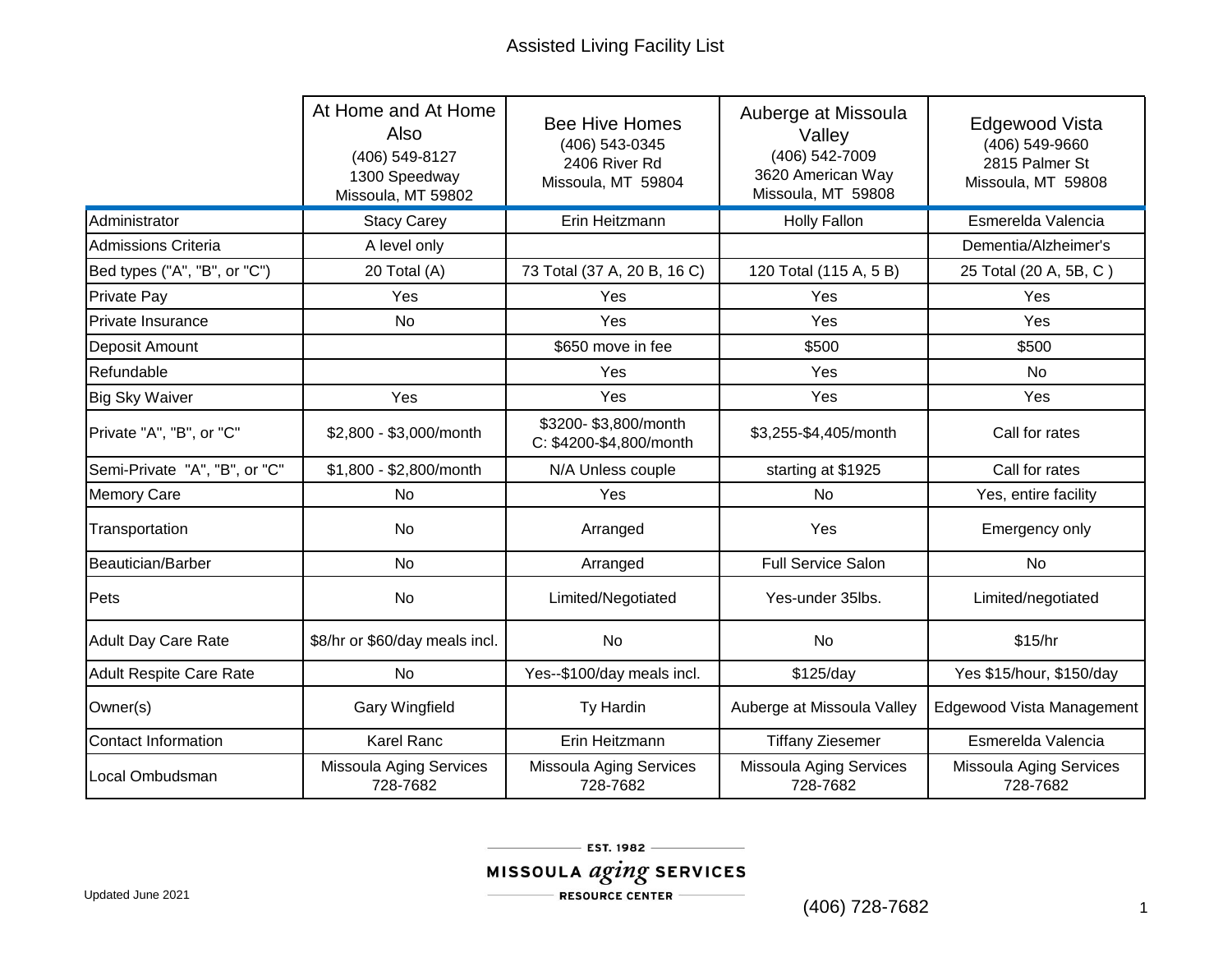|                                | Florhaven<br><b>Carriage House</b><br>(406) 542-2598<br>433 S 3rd St W<br>Missoula, MT 59801 | Missoula Health &<br>Rehab<br>(406) 549-0988<br>3018 1/2 Rattlesnake<br>Missoula, MT 59802 | Rosetta #1 and #2<br>(406) 728-5822<br>2810 Great Northern Loop<br>Missoula, MT 59808 | Senescence Care, Inc.<br>(406) 203-7972<br>3000 St. Thomas Drive<br>Missoula, MT 59803 |
|--------------------------------|----------------------------------------------------------------------------------------------|--------------------------------------------------------------------------------------------|---------------------------------------------------------------------------------------|----------------------------------------------------------------------------------------|
| Administrator                  | Jan Overbaugh                                                                                | Karrie Rich                                                                                | <b>Nicolett Sharp</b>                                                                 | Liz Rolle                                                                              |
| <b>Admissions Criteria</b>     | A level only                                                                                 |                                                                                            | Dementia/Alzheimer's                                                                  | $55+$                                                                                  |
| Bed types ("A", "B", or "C")   | 4 Total (Only A level)                                                                       | 22 Total (17 A, 5 B)                                                                       | 34 total (24 A, 10 B, C)                                                              | 8 Total: 8 A                                                                           |
| <b>Private Pay</b>             | Yes                                                                                          | Yes                                                                                        | Yes                                                                                   | Yes                                                                                    |
| Private Insurance              | Yes                                                                                          | Yes                                                                                        | Yes                                                                                   | Yes, Long Term Care                                                                    |
| Deposit Amount                 |                                                                                              | .                                                                                          | \$500                                                                                 | \$500 move-in fee                                                                      |
| Refundable                     | N/A                                                                                          | N/A                                                                                        | <b>No</b>                                                                             | No                                                                                     |
| <b>Big Sky Waiver</b>          | Yes                                                                                          | Yes                                                                                        | Yes                                                                                   | Yes                                                                                    |
| Private "A", "B", or "C"       | \$850-\$1500/month                                                                           | \$2700/month                                                                               | A:3500-3700 B:4000-4400                                                               | \$3300-\$3800/month (\$4800<br>double room)                                            |
| Semi-Private "A", "B", or "C"  | \$750/month                                                                                  | N/A                                                                                        | A:2990-3510 B:3450-3850                                                               | Yes, Fees vary                                                                         |
| <b>Memory Care</b>             | <b>No</b>                                                                                    | <b>No</b>                                                                                  | Yes, entire facility                                                                  | <b>No</b>                                                                              |
| Transportation                 | Arranged                                                                                     | Arranged                                                                                   | No                                                                                    | Yes                                                                                    |
| Beautician/Barber              | Arranged                                                                                     | Arranged                                                                                   | Yes                                                                                   | <b>No</b>                                                                              |
| Pets                           | No                                                                                           | Negotiable                                                                                 | Limited                                                                               | No (house dog on premises)                                                             |
| <b>Adult Day Care Rate</b>     | <b>No</b>                                                                                    | <b>No</b>                                                                                  | Yes \$18-\$24 per hr                                                                  | <b>No</b>                                                                              |
| <b>Adult Respite Care Rate</b> | <b>No</b>                                                                                    | No                                                                                         | Yes \$130-\$190 for 24 hr                                                             | <b>No</b>                                                                              |
| Owner(s)                       | Jan Overbaugh                                                                                | Empres                                                                                     | <b>Rosetta Homes</b>                                                                  | Liz Rolle                                                                              |
| <b>Contact Information</b>     | Jan Overbaugh                                                                                | Karrie Rich                                                                                | Nicolett Sharp                                                                        | Liz Rolle                                                                              |
| Local Ombudsman                | Missoula Aging Services<br>728-7682                                                          | <b>Missoula Aging Services</b><br>728-7682                                                 | Missoula Aging Services<br>728-7682                                                   | Missoula Aging Services<br>728-7682                                                    |

(406) 728-7682 2